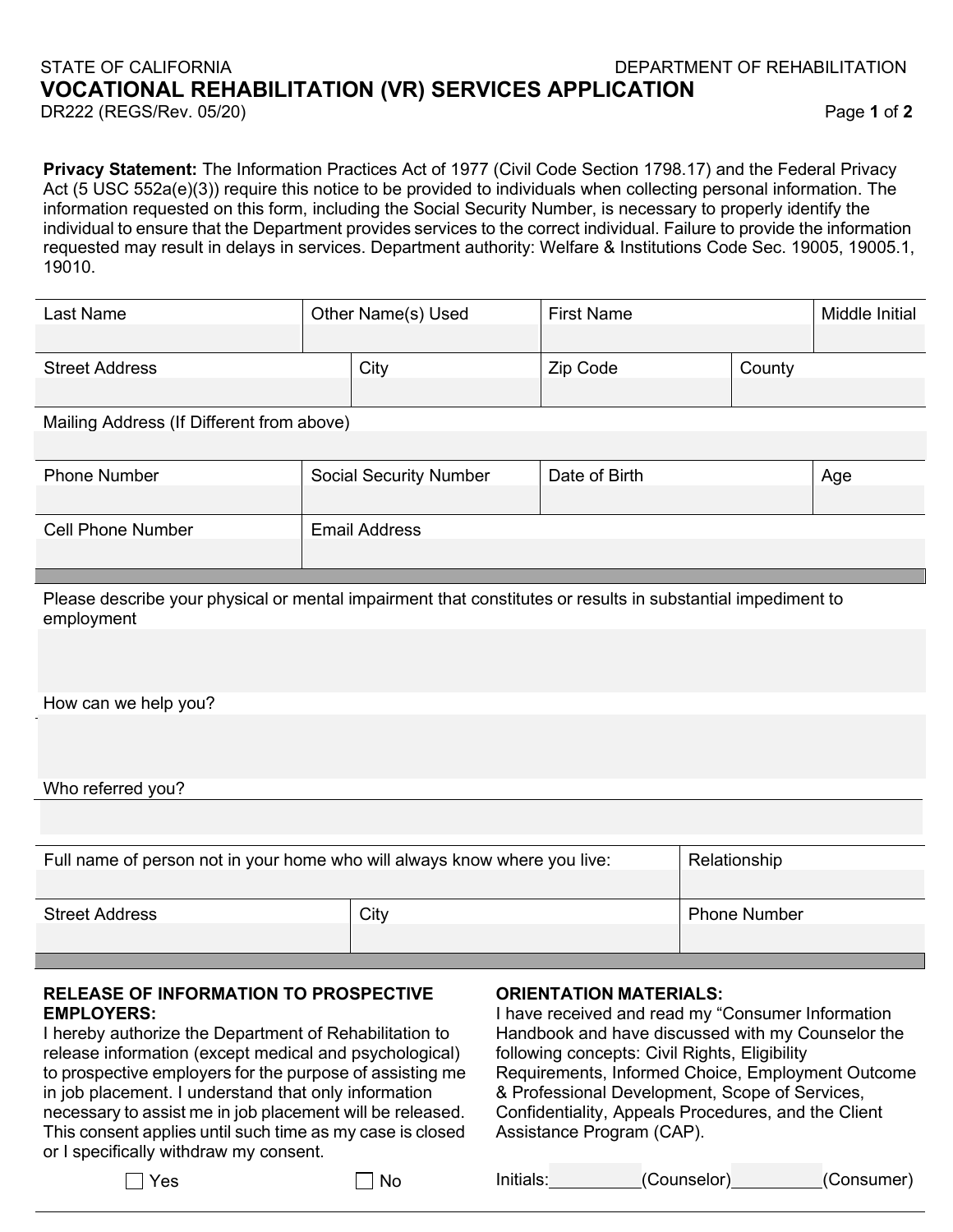#### STATE OF CALIFORNIA DEPARTMENT OF REHABILITATION **VOCATIONAL REHABILITATION (VR) SERVICES APPLICATION** DR222 (REGS/Rev. 05/20) Page **2** of **2**

The Immigration Reform and Control Act of 1986 states employees should only hire American citizens and aliens who are authorized to work in the United States. To verify your employment eligibility, please check a box below. This does not replace requirements of employers as specified under the Immigration Reform and Control Act of 1986.

**I am:**

- $\Box$  1. A Citizen or national of the United States.
- $\Box$  2. An alien lawfully admitted for permanent residence (Alien Number A ).
- $\Box$  3. An alien authorized by the Immigration and Naturalization Service to work in the United States (Alien NumberA **or Admission Number** , and Admission Number , and Admission Number , and Admission Number , expiration of employment authorization, if any).
- $\Box$  4. None of the above.

#### **SEE ATTACHMENT FOR YOUR APPEAL RIGHTS INFORMATION AND HOW TO CONTACT YOUR CAP ADVOCATE.**

| Applicant's Signature                     | Date Signed | Parent/Guardian's Signature (required for minor) |                          |  |  |
|-------------------------------------------|-------------|--------------------------------------------------|--------------------------|--|--|
|                                           |             |                                                  |                          |  |  |
| TO BE COMPLETED BY COUNSELOR              |             |                                                  |                          |  |  |
| <b>Counselor's Signature</b>              | Date Signed | Counselor's Name (Printed)                       | <b>Counselor's Phone</b> |  |  |
|                                           |             |                                                  |                          |  |  |
|                                           |             |                                                  |                          |  |  |
| Distribution:<br>Case Folder<br>Applicant |             |                                                  |                          |  |  |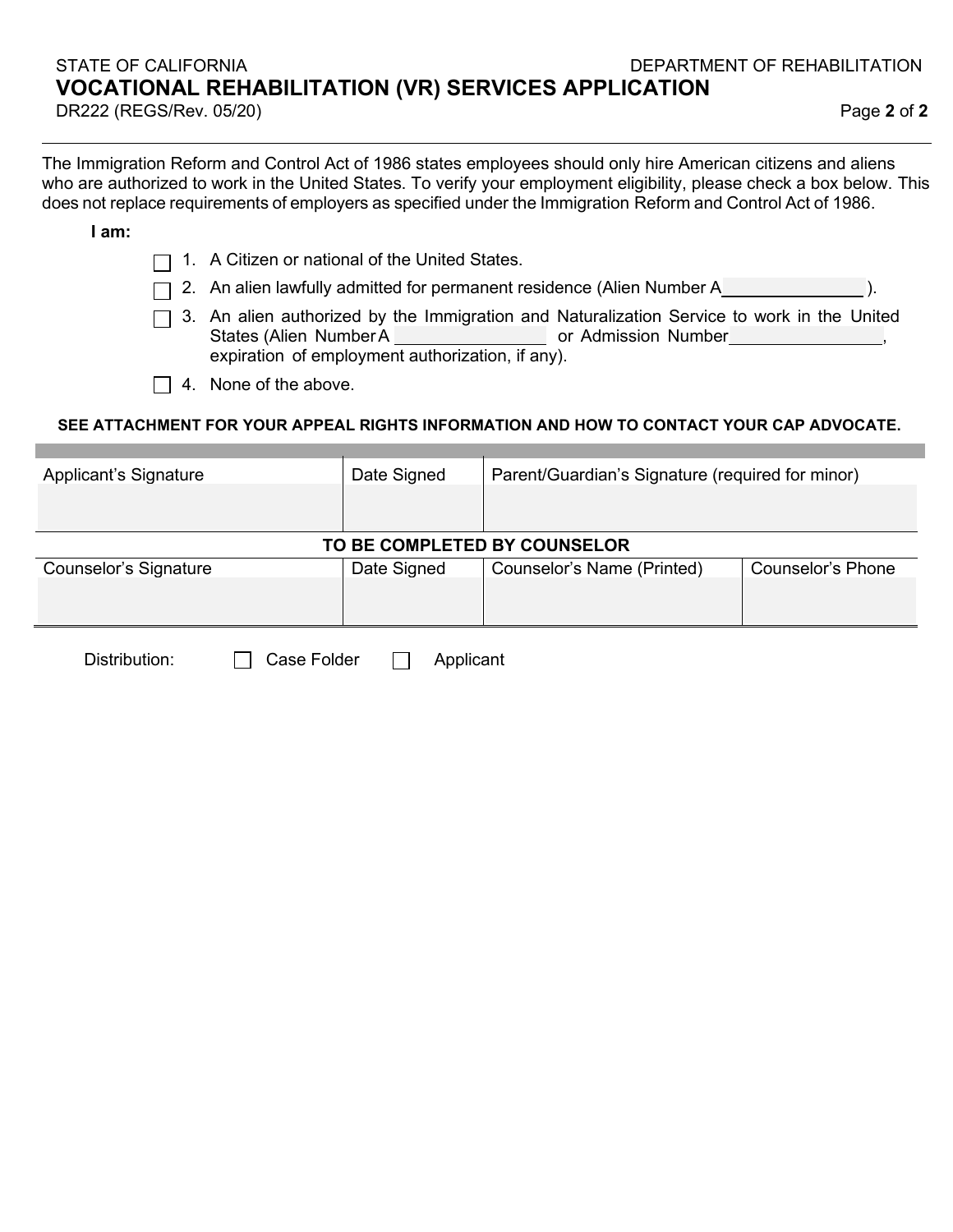## **YOUR RIGHTS AND REMEDIES**  DR1000 (Rev 10/13) Page **1** of **2**

If questions or issues arise while you are an applicant or a consumer of the Department of Rehabilitation (DOR), talk with your Rehabilitation Counselor. You may also request an informal meeting with your Rehabilitation Counselor's Team Manager.

You have the right to request an administrative review with the District Administrator. You may also seek, as set forth below, an administrative review concurrently with a formal request for mediation and/or fair hearing. However, most problems can be resolved informally and more quickly at the district level. You may bring a family member, other representative, or advocate with you any time you meet with the DOR staff.

**CLIENT ASSISTANCE PROGRAM.** To seek an advocate or for information regarding vocational rehabilitation services or the appeal process, the Client Assistance Program (CAP) administered by Disability Rights California may be available to assist you. Information is available at the Disability Rights California website [\(http://www.disabilityrightsca.org\), by phone at 800-776-5746 or](https://www.disabilityrightsca.org/) 800-719-5798 TTY/TDD (Telecommunication Device for the Deaf and Hard of Hearing), or at the [DOR website \(http://www.dor.ca.gov\)](https://www.dor.ca.gov/).

### **You have the right to take any of the following steps should issues arise:**

**REHABILITATION COUNSELOR.** Most misunderstandings and issues can be resolved by talking them over with your Rehabilitation Counselor. It is your responsibility to let your Rehabilitation Counselor know there is an issue.

**TEAM MANAGER.** If you believe that you and your Rehabilitation Counselor cannot resolve the issue, you may request an informal meeting with the Team Manager to discuss the issue.

**ADMINISTRATIVE REVIEW.** You may request an administrative review by the District Administrator within one year of the action or decision. An administrative review decision will be rendered within 15 calendar days of the date of your request, unless you agree to a later date. If you disagree with an administrative review decision, you may file a request for fair hearing within 30 calendar days of the receipt of the written decision of your administrative review.

**MEDIATION.** Mediation is another option for resolving disputes with the DOR. You may file a request for confidential mediation within one year of the DOR action or decision with which you disagree. A qualified, impartial mediator can help you find solutions that are satisfactory to you and the DOR. If the DOR agrees to mediate, the mediation will be held within 25 calendar days from receipt of the request, unless you agree to a later date. A written request for mediation and/or fair hearing may be filed concurrently.